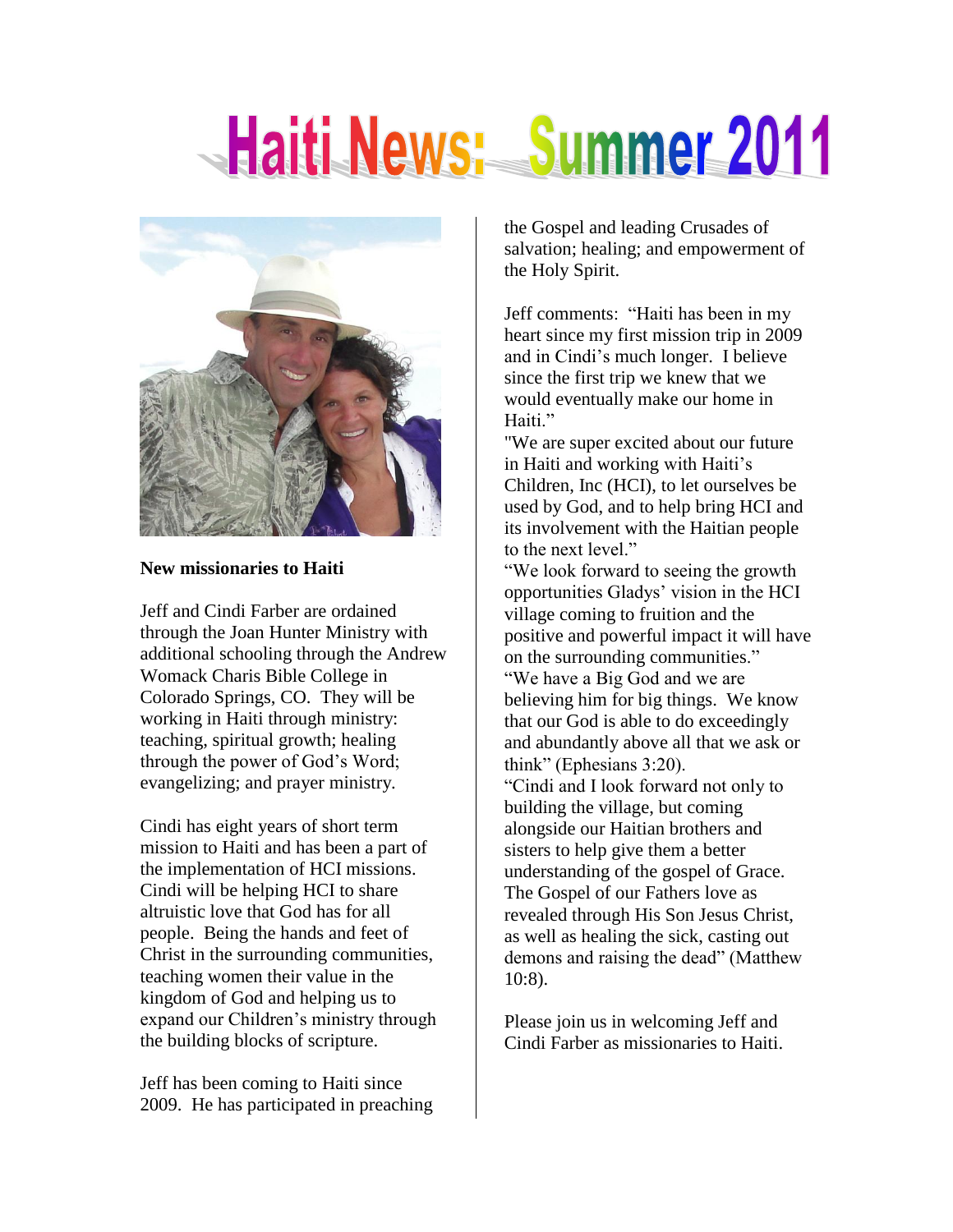Update on our **First annual Pig Roast event for Haiti:**



Thank you one and all for your help and participation in making our Fund Raising event a great success. We are 1/3 of the way to our goal of purchasing a new vehicle.

We are so excited about the work we are doing in Haiti and are blessed to have all of you working together with us.

I would like to give a huge THANK YOU to Judy Ramacitti who helped out tremendously with putting this all together. And who puts up with me (hosts me) when I am back in the states:

# THANK YOU!!!



# **THANK YOU THANK YOU THANK YOU**

Thank you to all the churches, congregations and individuals that made my stay home this summer a blessing. I thank each and everyone one of you for the prayers, support and encouragement. It is with your help that Haiti's Children, Inc has been able to reach out to the many communities, and the beautiful children.



I appreciate all the hard work that the ladies in the church(s) and JRS Dist have done in making the sun dresses, shorts, crocheted wash cloths (patterns are on our website) and school bags. The children enjoy and welcome the new dresses and shorts. A wash cloth is placed in each of the school bags and also given out in our medical clinics when we send scabies medicine home and tell them they need to wash before applying the medication.

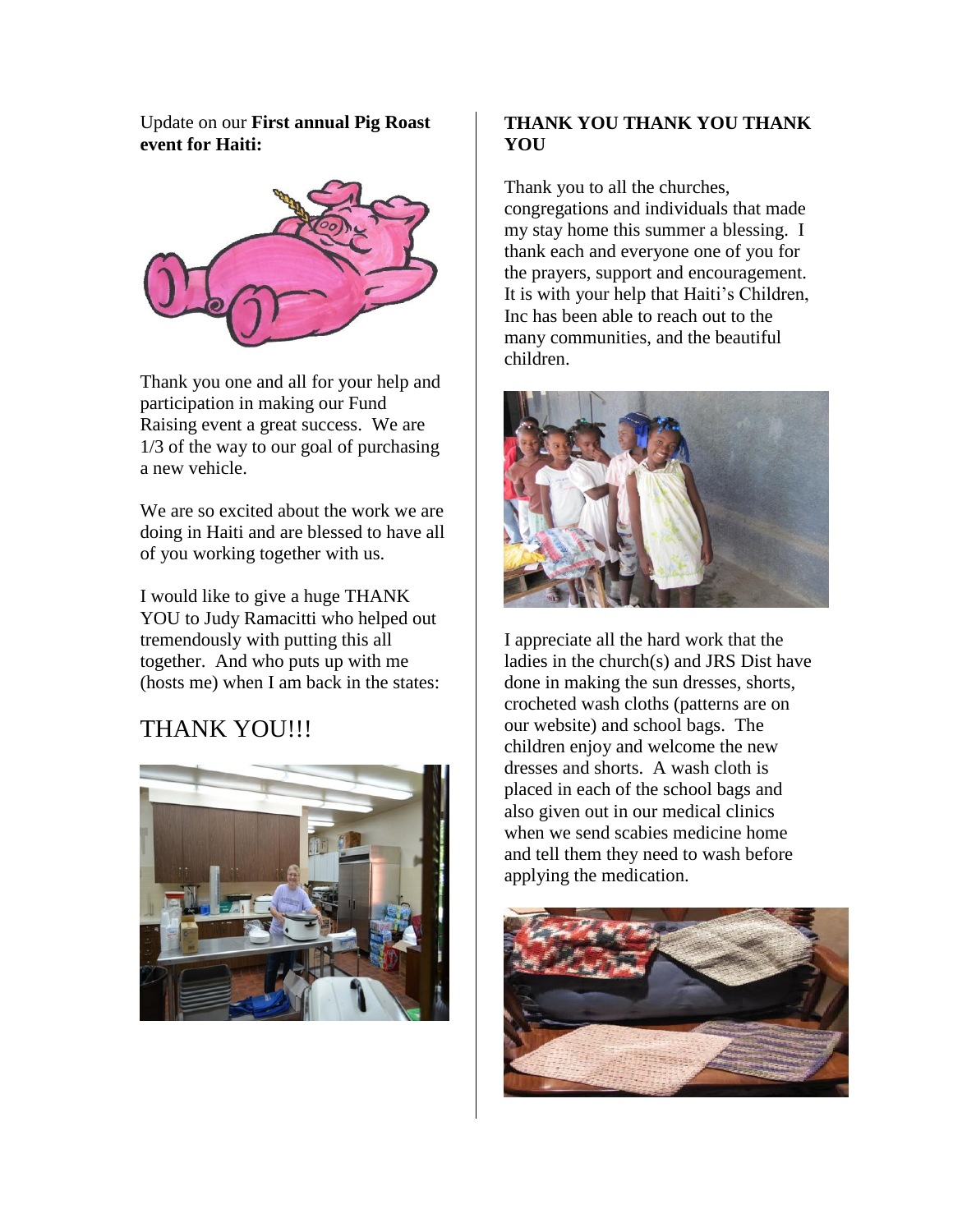

We will be shipping a container in the Summer 2012 – so if you would like to start sewing and crocheting we will appreciate the beautiful work.

We will also be looking for shoes. If your business or church would like to do a shoe drive for Haiti that would be great. Please remember; **new or slightly used.**

Other items that are welcome:

#### Vitamins **(NO GUMMIES!!)**

children/adult/prenatal and with iron / over the counter meds (tylenol / aspirin - 81mg/ibuprofen/cold medicine /antacids,etc) / school bags / school supplies / a small (quiet) portable generator / kitchen table and chairs (preferably sits  $8 - 10$  people) / white 6 ft folding tables / folding chairs / air compressor / floor fans / dressers / futon with a decent mattress / wardrobe (something to keep clothes and sheets in)

The cost to ship a container is approximately \$12,000 – if you would like to make a donation towards the container, please mark it in the memo of your check or credit card payment: Please watch for future newsletters listing other items that will be needed.

Today as I sat in my vehicle in Les Cayes waiting for Junior (our driver) to get our food we ordered, I watched as I waived off the widows and mothers as they stopped to see if I wanted to purchase any vegetables – I saw the desperation in their eyes to earn a few bucks to feed their families; the street kids who looked at me and patted their bellies stating "they are hungry"; the usual beggars outside the grocery store; the young boys as they scooped water out of the ditch to wash vehicles for a few gourds (trying to earn an honest living) so they could buy some food.

I thought about all we have in the USA. I thought about all I have here – sitting in an air conditioned vehicle in anticipation of my next meal. Being grateful for the good night sleep I had in a comfortable bed. Sitting there, wondering what we could do to make a difference. Giving a meal would give them temporary satisfaction; giving them clothing or shoes would only be sold for their next meal; Watching the beaten, the homeless (street kids), the downtrodden. Can I help them? Do they want to be helped? The street kids live on the street because they don't want to live by rules or guidelines.

As much as we would like to, I know that we can't help all the people or fix everything in Haiti – but I know that with your help, support and blessings we have made a difference in many children's lives that would otherwise be on the street wondering where there next meal would be coming from.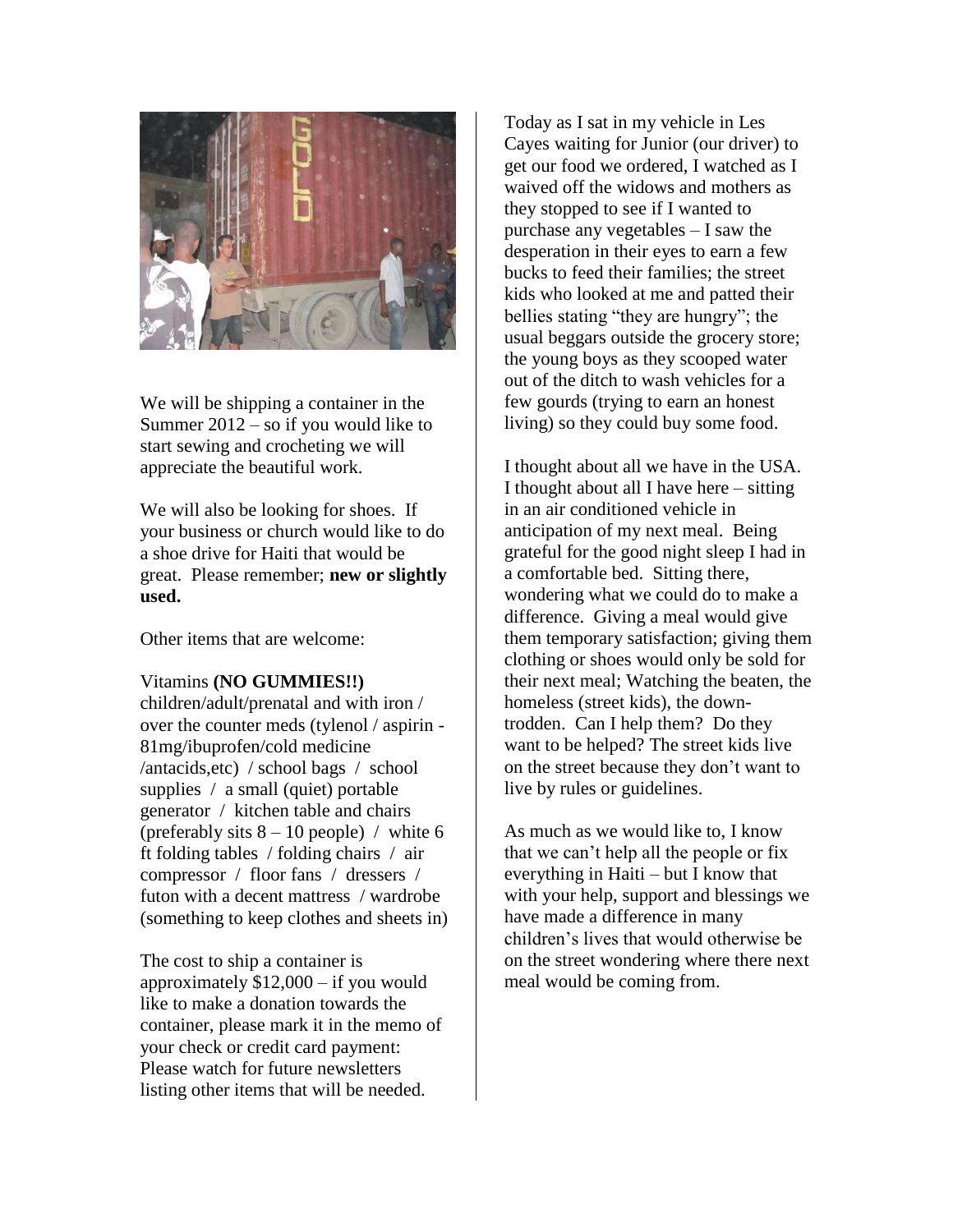#### **SPONSORSHIP PROGRAM**:



Make a difference in the life of a child. Sponsor a child – cost is \$25/month (that's .82 cents a day).

Choose a child's picture from our website: **[www.haitischildren.org](http://www.haitischildren.org/)** and contact us for a brief biography. Your sponsorship will provide an opportunity for an education, school books and medical attention as needed. Through our mission you are able to correspond with your child and send care packages as well as receiving letters from them.

Or you can help by sponsoring a school which offers many children in that community the opportunity to attend school and receive a meal a day.

Through our sponsorship program we are currently able to feed approximately 1200 children a day. **THANK YOU** for your support. God has truly blessed us to be a blessing to others.

#### **Update on what is happening in Haiti:**

#### **Horrific Conditions in Camps (http://www.haitigrassrootswatch.org)**

There are hundreds of camps like Regal, and all of them lack adequate water and

sanitation facilities. A March study by the agencies noted that: Only 48 percent of the camp residents had daily access to an adequate supply of potable water; Only 61 percent of that water had the correct amount of chlorine, meaning that it runs the risk of being contaminated by and transmitting cholera; On average, 112 people had to share a single camp latrine; Only 18 percent of camps had hand-washing facilities; and only 29 percent of camps had a disposal system for "solid waste."

The numbers for Petit-Goâve are even worse: 141 people per latrine, 185 people per shower.

"Instead of getting better or even staying neutral, I think we're going backwards," Bazile said.

## **Plans Leave Out Haiti's Poorest** In addition to living in subhuman conditions, most of the over 634,000 people still in the 1,001 camps are likely not part of the planned reconstruction projects - which include almost 70,000 new or repaired housing units - because most of them were renters, and renters are not part of the **["Neighbourhood](http://ipsnews.net/news.asp?idnews=54472)  [Return and Housing Reconstruction](http://ipsnews.net/news.asp?idnews=54472)  [Framework"](http://ipsnews.net/news.asp?idnews=54472)**.